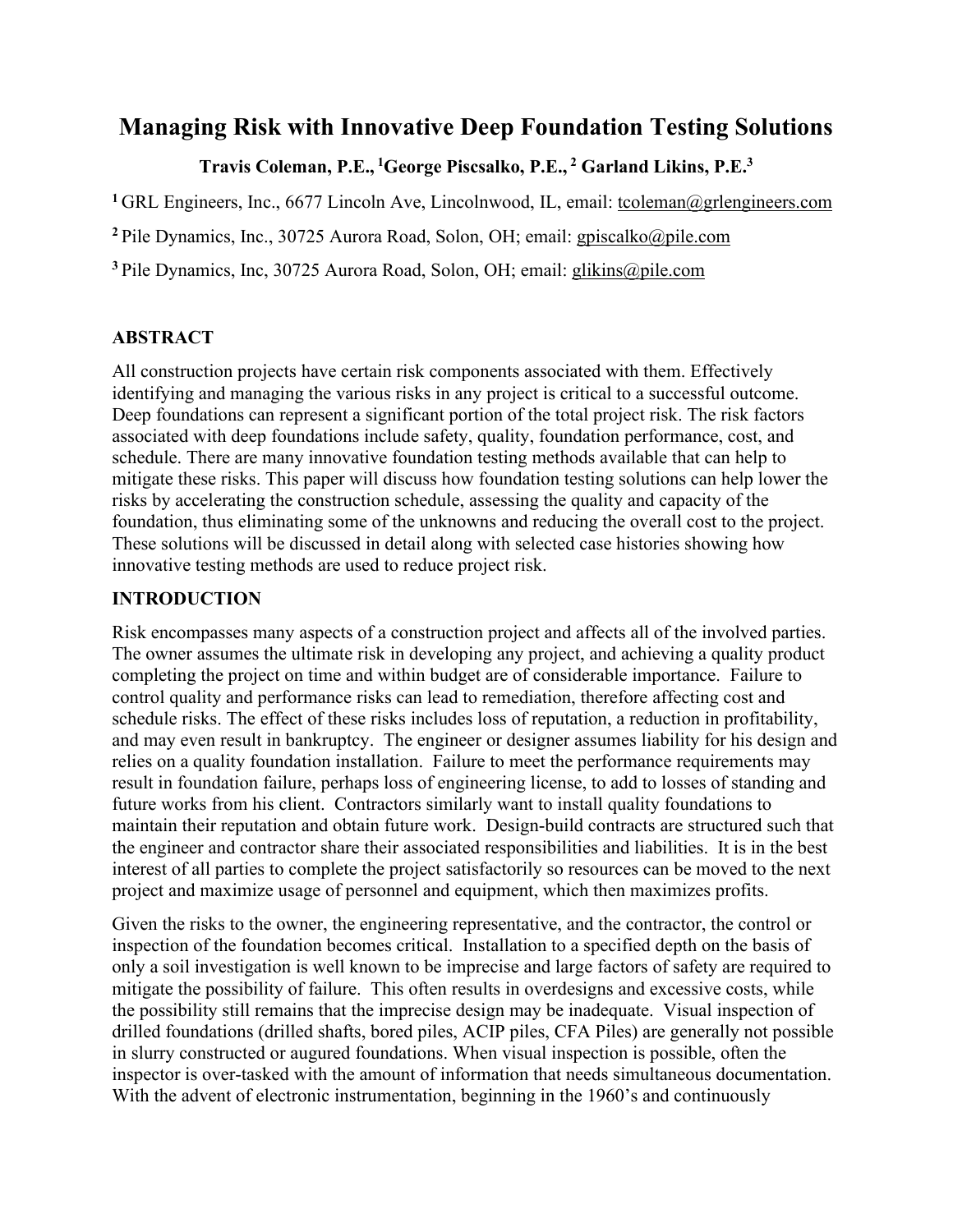improving through innovative techniques, it is possible to take measurements of deep foundation performance indicators to document their acceptability and hence their performance. Replacing primitive visual inspection with comprehensive targeted measurements reduces or eliminates the risks for a potentially flawed foundation.

## **Managing Safety**

Workplace safety is paramount to a successful project. Jobsite injuries halt the progress of projects and lead to large monetary compensations to the victims. In extreme cases, a jobsite injury can result in a fatality. Innovative methods of inspection and testing can distance personnel from the zones of danger.

Top-down conventional static load tests (ASTM D1143) have a number of safety issues; tipping of stacked weights, reaction frame failures, lateral ejection of the jack stack elements due to misalignment, etc. Reading manual dial gages adjacent to the test pile subjects personnel to all of these hazards and often at the most critical times i.e., immediately after application of everincreasing loads. This hazard can be mitigated by electronic sensors for both load and displacement. These sensors can transmit to a remote data recording system, using either wired or wireless connections, and then viewed and recorded at a safe distance from the load application. Bi-directional testing (ASTM D8169) utilizes load cells embedded in the lower portion or at the base of the shaft, locating the energy source below ground and therefore eliminating conventional loading apparatus and their associated dangers.

On large driven pile projects, dynamic testing (ASTM D4945) often reduces the amount of static testing. On smaller projects dynamic testing is often used in lieu of static testing for driven piles.

The sensors to measure the impact force and velocity can be and often are wireless and can be attached to the pile prior to lofting the pile. Wireless sensors allow the engineer to obtain measurements from far outside the radius of danger for pile driving, eliminating the safety risks associated with static testing.

Inspection of drilled foundation elements via in-hole manual entry is a method of the past and is generally disallowed. Base cleanliness is now assessed with remote methods of visual inspection or physically pushing a cone-like device to obtain quantitative load versus displacement measurements. Shaft excavation shape and verticality is now performed using manual calipers or electronic scanning techniques. Some of these tests require a tripod and winch system placed over the open excavation, with inherent risk, but more recent techniques allow the measurement sensing unit to be attached to the drilling stem or Kelly bar, with the data wirelessly transmitted to a tablet located a safe distance from the open excavation.

Most of the measurable variables associated with auger cast (ACIP) pile installation can be safely observed from the cab of the crane during their installation. Sensors can be mounted on the rig to monitor depth and grout volume to obtain the grout volume versus incremental depth which is displayed to and thus guides the rig operator. The use of automated monitoring equipment on transportation projects is described in the Federal Highway Administration Geotechnical Engineering Circular No. 8 "Design and Construction of Continuous Flight Auger Piles". (GEC No. 8).

Evaluating the integrity of drilled foundation elements with thermal measurements is accomplished with automated collection of concrete temperature during hydration using sensors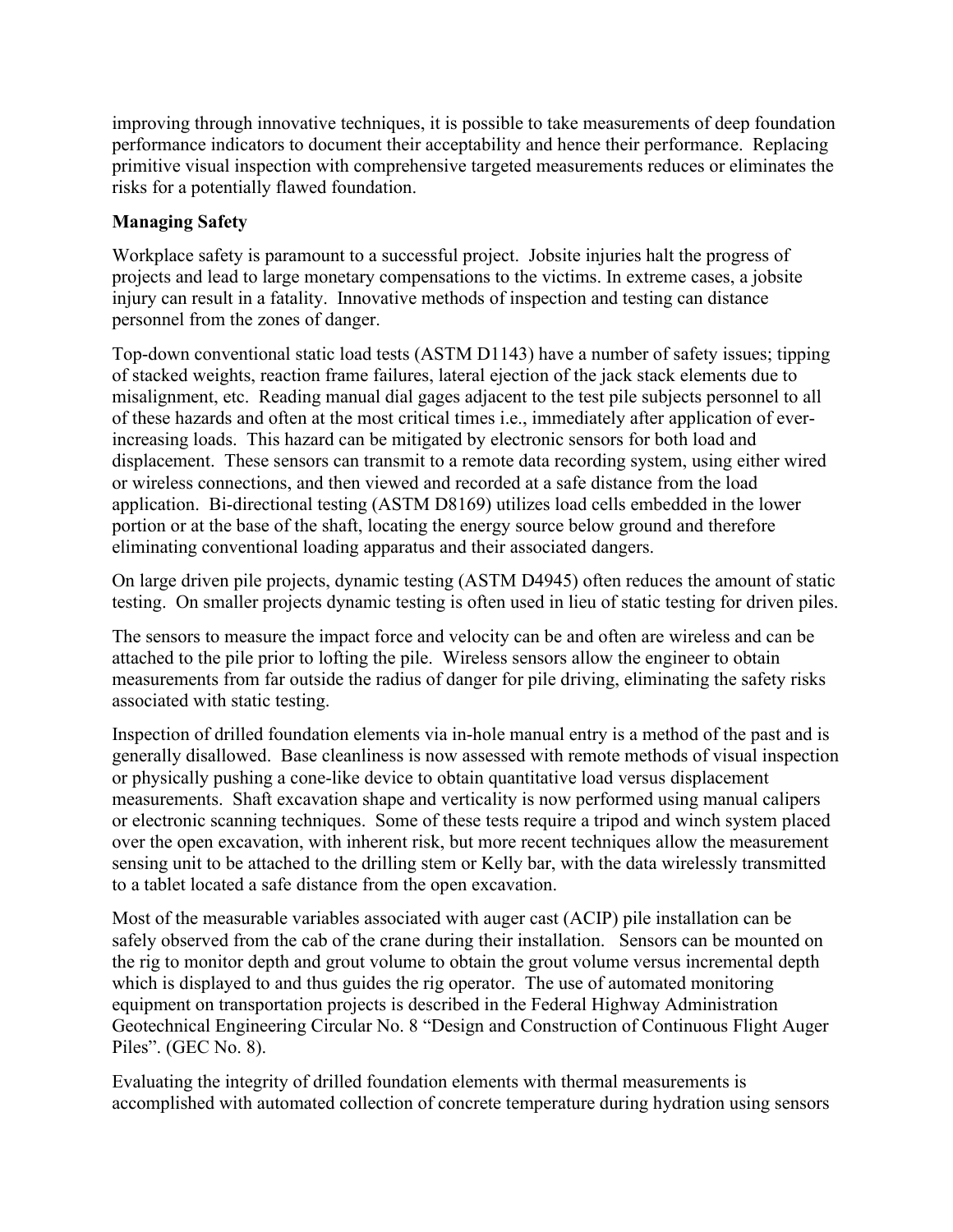attached to the reinforcing cage or auger cast pile center-bar. Quantifiable measurements are obtained while physically separating inspection and testing parties from open excavations and drilling equipment.

Many of the testing methods discussed can be implemented with internet and cloud services to further minimize safety risk. The tests can be performed remotely, with the test equipment operated by the on-site crew and the measurements sent in real time to the engineer located in the office or at home. Aside from typically a one-time training for site personnel in the operation of the equipment, dynamic testing, shaft shape, bottom cleanliness, and thermal integrity testing are often performed without the testing engineer on the site, thus reducing the site safety risk.

#### **Managing Foundation Quality and Performance Risk**

Ultimately, all of the project parties will be held accountable for the quality and performance of a foundation. Poor performance may result in additional investigations, re-engineering, and remediation. Thus, risk associated with foundation quality and performance is also under the umbrella of managing schedule and cost risks.

The most basic foundation design is specifying a depth based on a soil profile. Another method for driven piles uses the rated hammer energy and the observed set per blow in an "energy formula". Both of these methods necessitate a relatively high factor of safety to account for the uncertainties of the assumptions inherent to these methods, and their relatively poor correlation with static load tests. Actual testing provides a quantitative capacity result that removes the uncertainty of the initial design based on static analysis or energy formula, and removing uncertainty eliminates risk. For driven piles the most common methods to measure and evaluate capacity are from either static load testing (ASTM D1143) or dynamic load testing (ASTM D4945).

Compared to static testing, a higher percentage of piles can be dynamically tested at a relatively low cost and reduces the risk associated with site variability. To compare the costs of both test options, a test pile program that was recently completed for an interchange project in Beloit, Wisconsin had two static load tests and a total of fourteen piles, including the static load test piles, to be dynamically tested during initial driving and next-day restrike. The contractor's bid prices were \$80,000 for the two static load tests and less than \$50,000 for the full dynamic testing scope of work. This yields a per test price of \$40,000 for static load testing and \$3,500 per test for dynamic testing. Hammer performance, driving stresses, and pile capacities can be obtained during normal pile driving operations. Dynamic testing provides the added benefit of being readily available to assess the integrity of a suspect driven pile, such as piles with unusual blow counts or anomalous pile tip elevations. When a driven pile is impacted, clear tensile reflections prior to the toe reflection indicate a definite structural defect.

While driven piles can be visually inspected prior to installation, and the blow count gives at least indirect assurance of their integrity, drilled foundation elements under slurry lack the ability of direct or even indirect inspection during installation. O'Neill (1991) describes numerous installation issues (such as due to casing removal, concrete placement, or slurry management) that create potential serious integrity problems for drilled foundation elements. Thus, integrity is much less certain. Many innovative testing methods are available to inspect and test the excavation and grout or concrete quality. When the design of a drilled foundation element includes end bearing capacity, confirming base cleanliness is critical. Measurements to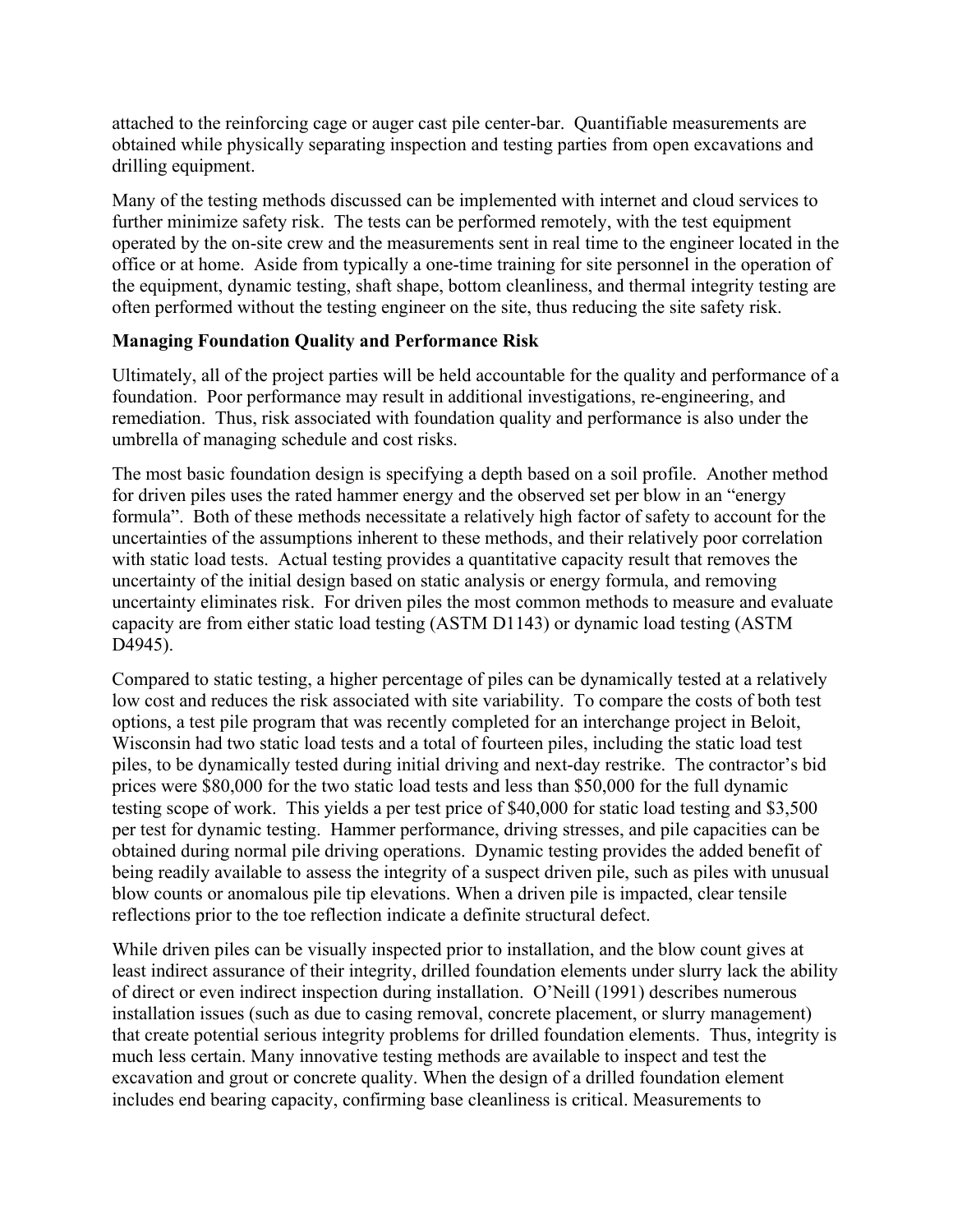investigate the bottom debris thickness (or lack of debris) provide quantifiable results. Most drilled foundation elements have a requirement for verticality, with specifications generally requiring alignment no more than 1% to 2 % from vertical. Ultrasonic scans over the full shaft length allows for assessing the location of the shaft bottom centroid relative to the shaft top prior to concreting to ensure that the drilled foundation element can perform as designed.

Thermal measurements (ASTM D7949) during concrete curing, or cross-hole sonic logging (ASTM D6760) a few days after casting can evaluate the integrity as a function of depth for drilled foundation elements. Although incremental grout volume can be measured during installation by automated monitoring equipment, this does not directly correlate with the as-built shape. To obtain the as-built shape of ACIP piles, thermal integrity profiling can be used to obtain a better estimate of the dimensional details.

Each of the abovementioned testing methods can quickly assess various quality aspects of the foundation, assuring the overall foundation quality and performance. For all innovative testing methods, performing the testing itself or even the possibility of performing testing inspires the contractor to a more careful construction process. This additional effort reduces the risk of integrity issues and the likelihood of unexpected problems and delays.

#### **Managing Cost Risk**

The cost of a project is always a major concern, and the risk of cost overruns looms large. The main cost of a foundation system is the material cost itself and reducing the amount of pile material lowers the risk of cost overruns. Deep foundations usually advance through upper weaker soils with minimal contribution to the overall pile capacity. The length of the foundation element in these unsuitable bearing layers cannot be avoided but, once beyond these layers, a relatively minimal amount of additional depth into the suitable bearing layers generally yields significant additional resistance. These higher capacities result in fewer foundation elements required to support the superstructure. This more efficient use of the material allows the support cost (defined as "cost per ton") to reduce, which then reduces the overall foundation cost (Komurka 2015). With fewer foundation elements to install, the time to install the foundation is minimized, reducing cost and scheduling risks for a project.

Utilizing innovative capacity testing methods which allow for lower safety factors (ASD) or higher phi factors (LRFD) results in increased loads per pile and a reduction in required foundation elements. For example, bridge pile foundation design is based on an LRFD platform and the resistance factors associated with the capacity verification methods per AASHTO (2017) can allow significantly higher loads per pile. A pile installed using dynamic testing to determine capacity can be loaded to a capacity of 1.63 times the capacity of a pile installed using the Gates energy formula. Likewise, a pile installed using static load testing results (or dynamic testing on every pile on a project) can be installed to 1.88 times the capacity of a pile installed using just an energy formula. Utilizing both static and dynamic testing allows a pile to be loaded to twice the capacity of a pile controlled by a formula. Higher loads per pile reduce the number of piles and thus significantly reduce the overall foundation cost.

The Indiana Department of Transportation frequently utilizes dynamic testing on their bridge projects. The DOT compiled and summarized their pile projects from 2008 to 2014 (Ortiz 2018). During that period, over 1,050,000 feet of pile were installed using dynamic testing to evaluate pile capacity and establish driving criteria. The cost of those piles, including costs to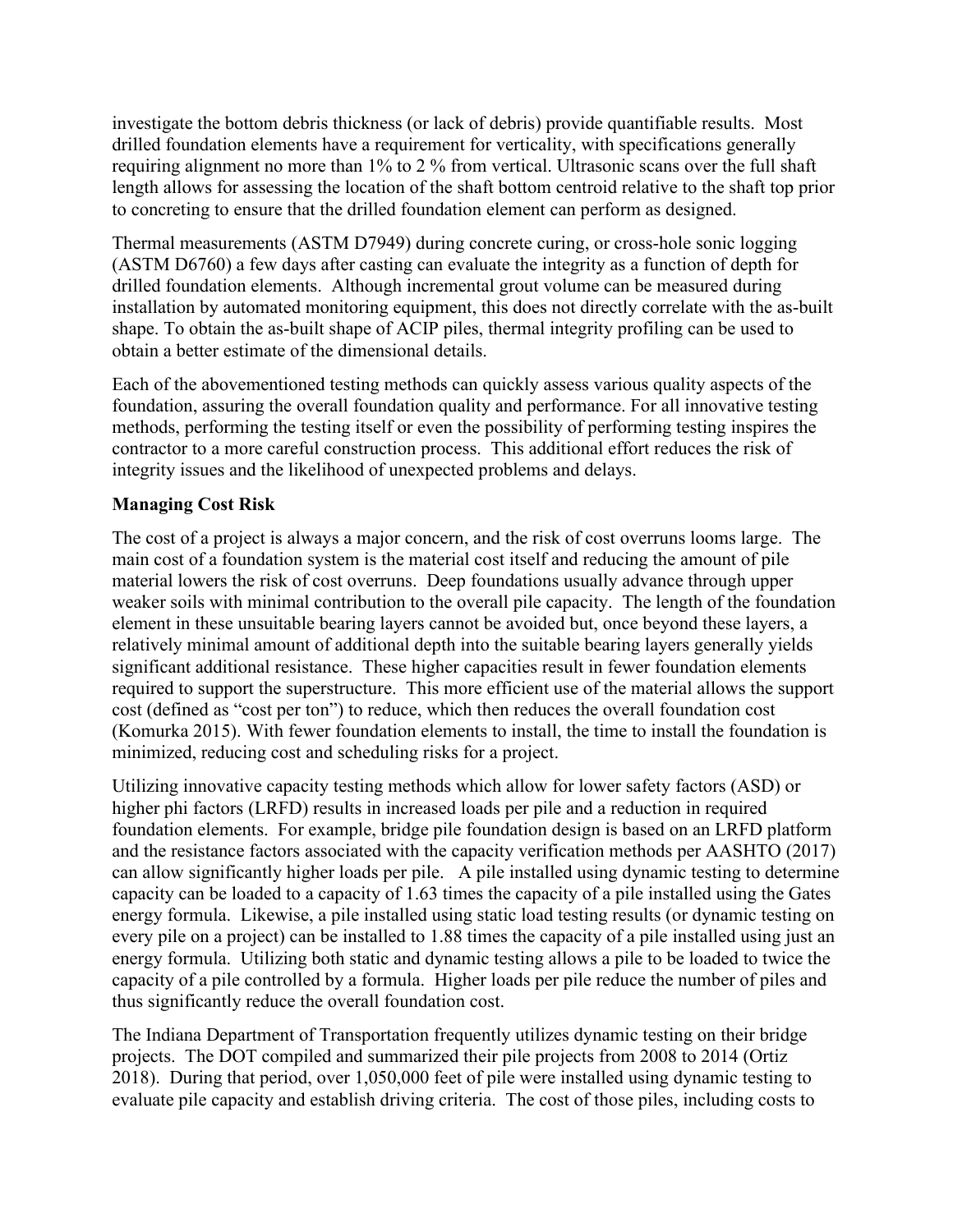perform dynamic testing, were compared to the costs if those same piles were installed using the dynamic formula. The total cost savings realized by utilizing dynamic testing was over \$10 million dollars.



Estimated Cost of Piling if Piles Driven by PDA had been Driven by **Formula** 

**Figure 1. Summary of Pile Installation Costs, Indiana 2008 - 2014**

On larger projects, a separate initial testing program with both static and dynamic testing can compare different alternatives (pile types, pile lengths, pile diameters) to achieve the most economical foundation. The use of multi-level instrumentation on static load tests, or signal matching methods on dynamic load tests, allows for determination of unit resistances versus depth, potentially yielding further refinement of the foundation design. For smaller driven pile projects, static testing or, more commonly only dynamic testing, allows the engineer to compare the design capacity with the achieved capacity, and make any necessary adjustments to assure a safe and cost-effective foundation.

Fewer foundation elements also result in less redundancy and therefore an increase in risk. Testing on a higher percentage of foundations is recommended to manage this risk. With testing costs generally being a small percentage of the overall foundation cost, the savings achieved in fewer or shorter piles will be greater than the cost of testing.

The I-480 Valley View Bridge (White 2019) was installed using a rigorous test pile program with long term testing of 30 to 45 days to take advantage of the soil setup known to exist in the site soils. Both dynamic and static load tests were performed. This project involved the addition of a new structure located between the eastbound and westbound bridges that currently exist and carry approximately 180,000 vehicles per day. Once completed, the other two existing structures built in 1971 will be replaced. The bridges are 4,150 feet (1,265m) long and 250 feet (76m) above the Cuyahoga River valley in Cleveland, Ohio. The foundation chosen consisted of 18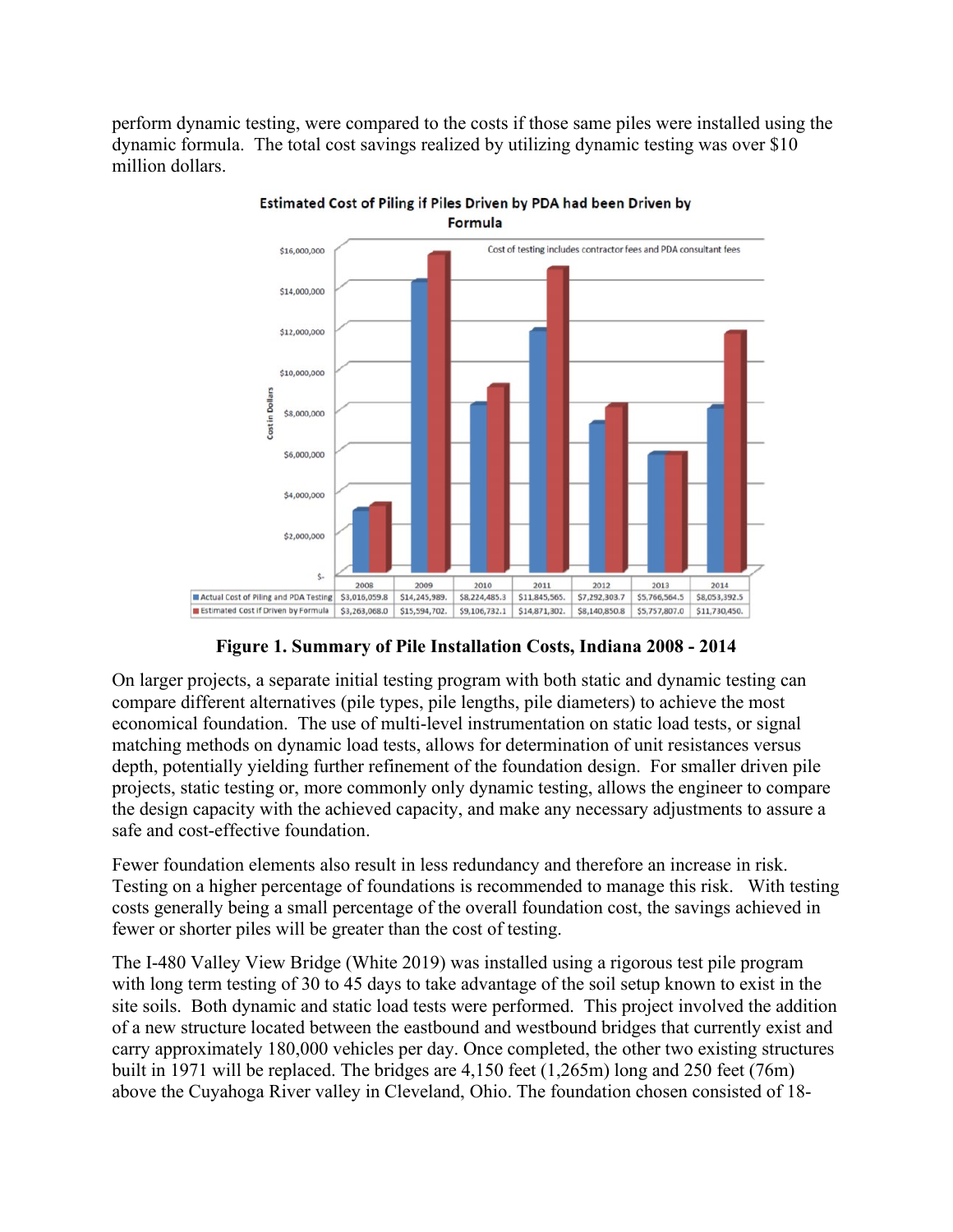inch (460mm) closed end pipe piles with 0.5-inch (13mm) wall thickness and lengths varied between 120 feet (37m) to 180 feet (55m). The goal for the test pile program was to quantify the soil setup for the various piers throughout the site through dynamic testing both at end of initial drive as well as restrikes that varied from 1 to 9 days after initial driving. The measured soil setup was then applied to all production piles and a driving criterion as a function of depth was developed to optimize pile lengths for each pier. The existing bridges averaged 118 piles per pier and totaled 130,000 lineal feet (39,600m) for each bridge. The test pile program and inclusion of soil setup allowed the final design to be optimized so the total piling was reduced from 130,000 lineal feet (39,600m) to approximately 64,000 lineal feet (19,500m), with the number of piles per pier reduced from an average of 118 to 36 piles per pier. The use of this extensive test pile program saved significant quantities of piling material and the associated installation time, resulting in considerable cost savings and time savings for this project.

Komurka (2017) discussed a case history of a driven pile foundation for a 33-story high-rise building with a similar rigorous test pile program, utilizing both static and dynamic testing and long-term testing to confirm setup. The driving criteria was periodically confirmed with dynamic testing during production. The testing resulted in an estimated savings of \$3.3 million dollars and eliminated 143 days of construction time, as compared with installation controlled by energy formula and disregarding setup.

## **Managing Schedule Risk**

The cliché "Time is money" has a direct application to construction; anything that can reduce construction time is welcome. As previously discussed, the added benefit of reducing costs by increasing design loads is fewer foundation elements, which then also means less total installation time. Reducing construction schedules by days or weeks lessens equipment and crew costs and results in the structure being in service sooner.

Driven pile foundations can be tested during installation and, can generally be tested on short notice to address concerns. Dynamic testing provides guidance for installation procedures to control driving stresses, which minimizes the potential for damaged piles. Periodic testing on larger projects allows for timely modification of procedures to account for site variability. Changes in hammer performance, if undetected, can also affect production pile installation so periodically measuring the energy transferred to the pile is important for quality control of larger projects.

When unexpected events or suspect quality issues occur in drilled foundations, the result is often a major delay in construction. Further investigation of drilled foundations often means coring, which is costly, time consuming, and may be inconclusive. Additional time is lost while the team investigates the issues and determines the next course of action. Then re-engineering or remedial action is implemented, if required. If issues are detected in the drilled foundation elements installed at the beginning of a project, then altered installation procedures can be implemented to correct the problems before significantly more questionable drilled foundation elements are installed. For a project with 154 drilled foundation elements, Schoen (2018) reported that thermal measurements showed seven of the first ten drilled foundation elements had anomalies. The contractor was quickly advised to modify his double casing installation to a single casing method. Of the remaining production drilled foundation elements only eleven indicated anomalies, a significant reduction in the percentage of shafts with problems to be addressed.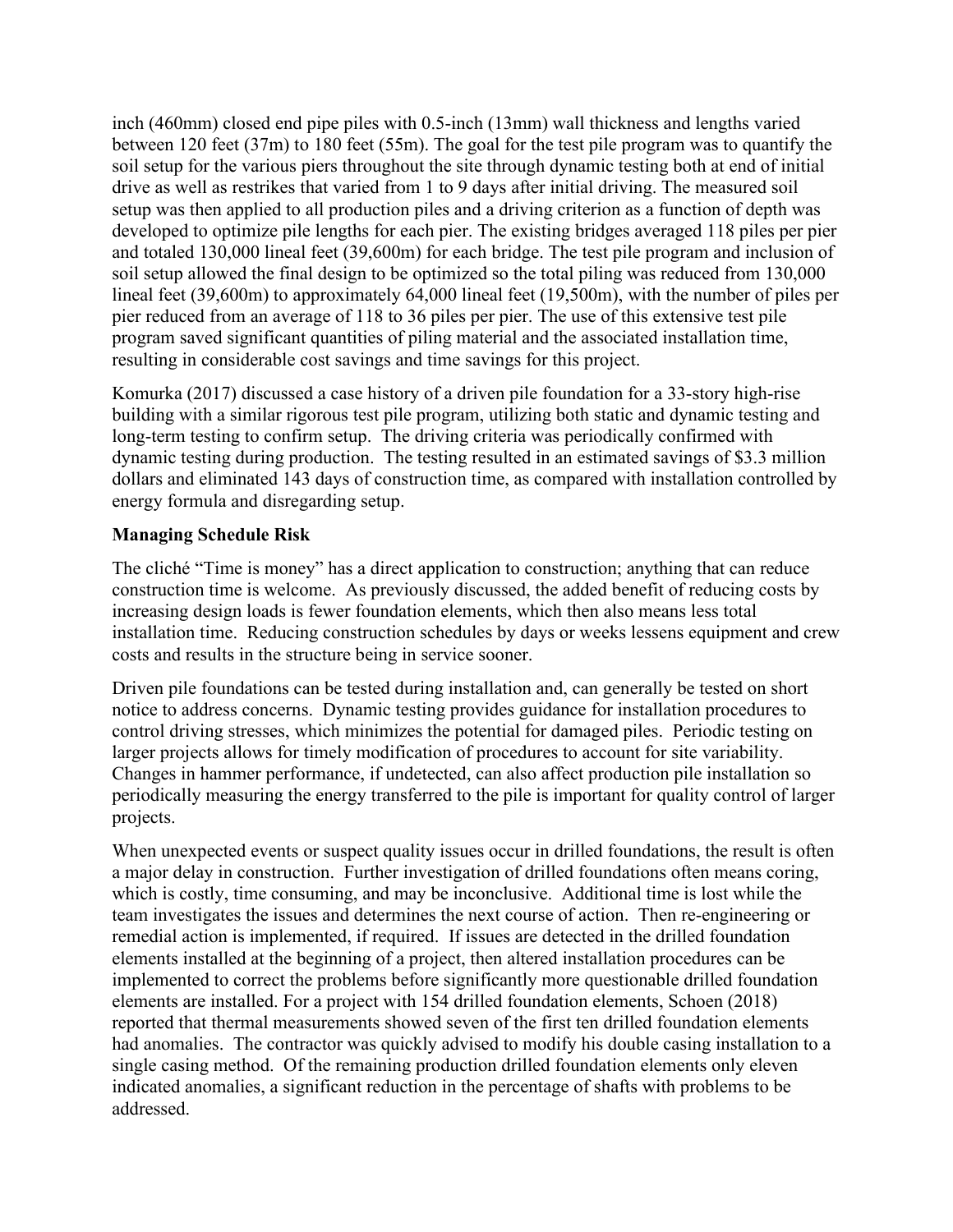Hyatt (2019) details a project where seven drilled foundation elements for a bridge sub-structure had both CSL and thermal testing performed. Anomalous zones were identified with both testing methods, and the issue was verified by coring one drilled foundation element. The thermal tests inspected the entire cross-section of each drilled foundation element, including the concrete cover, and identified a quality issue in one drilled foundation element while avoiding the questionable results obtained on several drilled foundation elements via the CSL test method. Thermal testing can be sufficiently adequate to evaluate drilled foundation elements integrity and was approximately half of the cost of CSL testing. On average, completion of data collection for analysis occurred 6 days sooner utilizing TIP testing than using CSL.

|                         | Time | Shaft 1 | Shaff 2 | Shaff 3 | Shaff 4 | Shaft 5 | Shaft 6 | Shaft <sub>7</sub> | Average |
|-------------------------|------|---------|---------|---------|---------|---------|---------|--------------------|---------|
| Time difference between | hrs  | .       | 76      |         | 146.75  | 197.    | --      | '42.               |         |
| TIP and CSL Results     |      | ---     |         |         | 0.1     | 8.2     | عمد     |                    | 6.U     |

|  | Table 1. Summary of Time Advantage of TIP Testing |  |  |  |
|--|---------------------------------------------------|--|--|--|
|--|---------------------------------------------------|--|--|--|

#### **Conclusions**

Many innovative testing tools are available to minimize risk during installation of a foundation. Pile load testing allows for higher design loads and less foundation elements, reducing the risk of excessive costs. The benefits of testing are greatest during pre-production or at the beginning of foundation installation. This allows for rapid identification and correction of installation issues, along with assessment of additional testing that should be performed throughout the project. Early detection of either capacity or integrity issues, and then taking appropriate corrective action, results in improved construction procedures. This then reduces the risk of unplanned schedule delays due to issues requiring additional investigation, resolution, and possible remediation.

Most of the testing tools available allow sufficient physical separation of personnel from safety hazards. The risk of personal injury is reduced since testing staff do not need to approach the pile or drilled foundation elements during installation and in some cases the engineer need not even be on site. A well-planned use of the appropriate testing methods can reduce nearly all of the risk components associated with a deep foundation project.

## **REFERENCES**

- AASHTO LRFD Bridge Design Specifications, 8th Edition, 2017
- ASTM D1143 Standard Test Methods for Deep Foundations Elements Under Static Axial Compressive Load
- ASTM D4945 Standard Test Method for High-Strain Dynamic Testing of Deep Foundations
- ASTM [D6760 Standard Test Method for Integrity Testing of Concrete Deep Foundations by](https://www.astm.org/Standards/D6760.htm)  [Ultrasonic Crosshole Testing](https://www.astm.org/Standards/D6760.htm)
- ASTM [D7949 Standard Test Methods for Thermal Integrity Profiling of Concrete Deep](https://www.astm.org/Standards/D7949.htm)  [Foundations](https://www.astm.org/Standards/D7949.htm)
- ASTM [D8169 Standard Test Methods for Deep Foundations Under Bi-Directional Static Axial](https://www.astm.org/Standards/D8169.htm)  [Compressive Load](https://www.astm.org/Standards/D8169.htm)